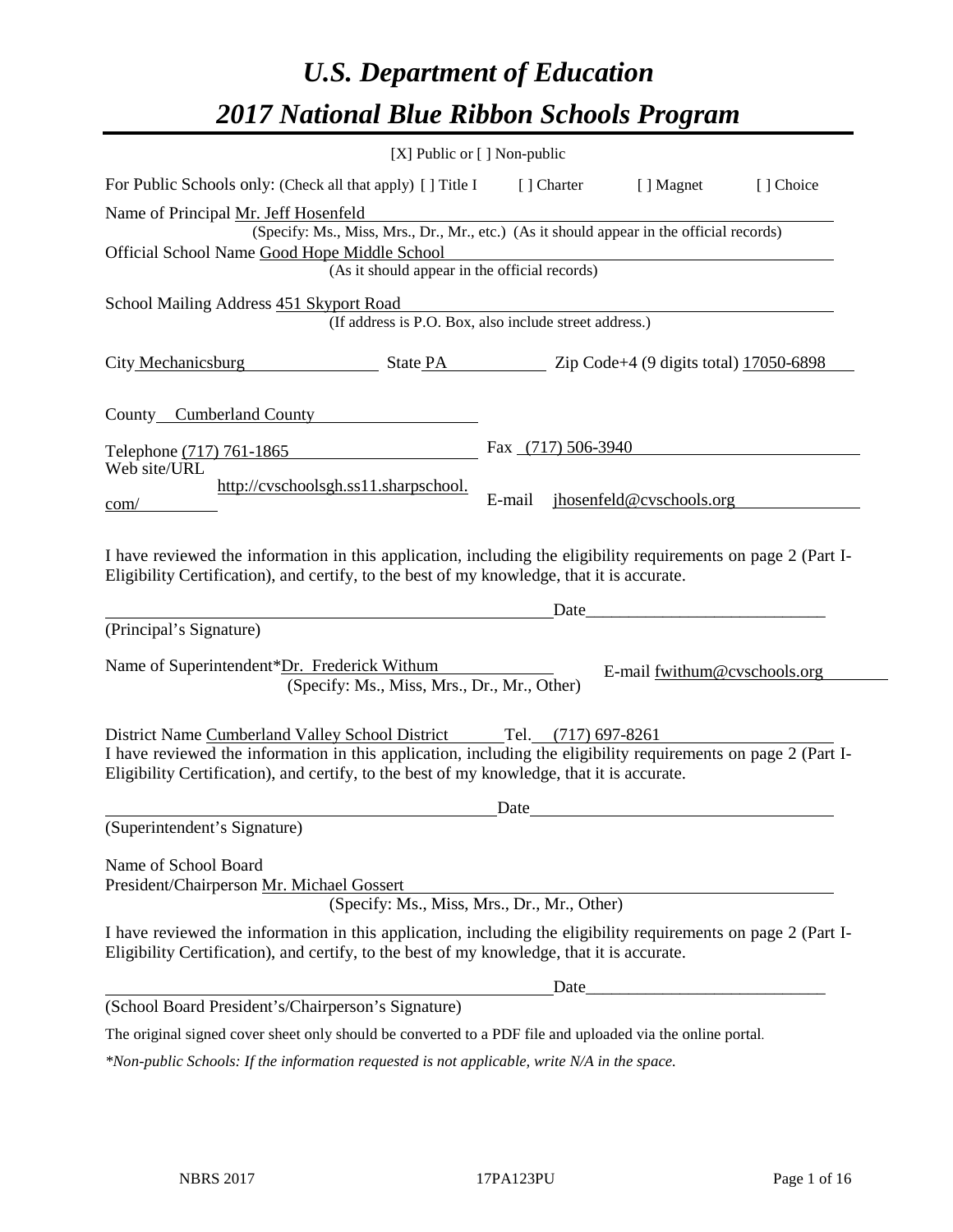The signatures on the first page of this application (cover page) certify that each of the statements below, concerning the school's eligibility and compliance with U.S. Department of Education and National Blue Ribbon Schools requirements, are true and correct.

- 1. The school configuration includes one or more of grades K-12. (Schools on the same campus with one principal, even a K-12 school, must apply as an entire school.)
- 2. All nominated public schools must meet the state's performance targets in reading (or English language arts) and mathematics and other academic indicators (i.e., attendance rate and graduation rate), for the all students group and all subgroups, including having participation rates of at least 95 percent using the most recent accountability results available for nomination.
- 3. To meet final eligibility, all nominated public schools must be certified by states prior to September 2017 in order to meet all eligibility requirements. Any status appeals must be resolved at least two weeks before the awards ceremony for the school to receive the award.
- 4. If the school includes grades 7 or higher, the school must have foreign language as a part of its curriculum.
- 5. The school has been in existence for five full years, that is, from at least September 2011 and each tested grade must have been part of the school for the past three years.
- 6. The nominated school has not received the National Blue Ribbon Schools award in the past five years: 2012, 2013, 2014, 2015, or 2016.
- 7. The nominated school has no history of testing irregularities, nor have charges of irregularities been brought against the school at the time of nomination. The U.S. Department of Education reserves the right to disqualify a school's application and/or rescind a school's award if irregularities are later discovered and proven by the state.
- 8. The nominated school has not been identified by the state as "persistently dangerous" within the last two years.
- 9. The nominated school or district is not refusing Office of Civil Rights (OCR) access to information necessary to investigate a civil rights complaint or to conduct a district-wide compliance review.
- 10. The OCR has not issued a violation letter of findings to the school district concluding that the nominated school or the district as a whole has violated one or more of the civil rights statutes. A violation letter of findings will not be considered outstanding if OCR has accepted a corrective action plan from the district to remedy the violation.
- 11. The U.S. Department of Justice does not have a pending suit alleging that the nominated school or the school district as a whole has violated one or more of the civil rights statutes or the Constitution's equal protection clause.
- 12. There are no findings of violations of the Individuals with Disabilities Education Act in a U.S. Department of Education monitoring report that apply to the school or school district in question; or if there are such findings, the state or district has corrected, or agreed to correct, the findings.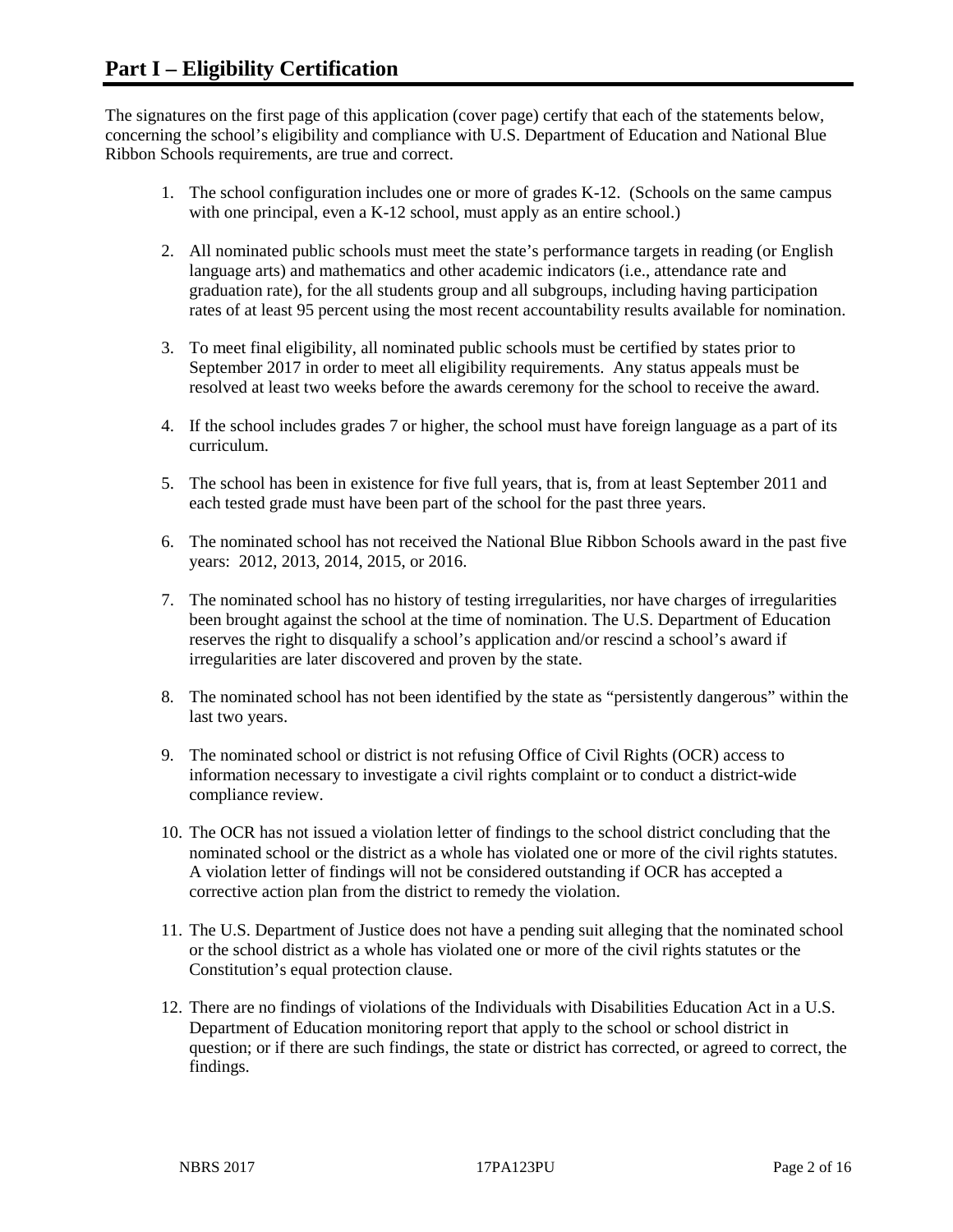## **Data should be provided for the most recent school year (2016-2017) unless otherwise stated.**

# **DISTRICT**

1. Number of schools in the district  $\overline{7}$  Elementary schools (includes K-8) (per district designation): 2 Middle/Junior high schools 1 High schools 0 K-12 schools

10 TOTAL

**SCHOOL** (To be completed by all schools)

- 2. Category that best describes the area where the school is located:
	- [] Urban or large central city [ ] Suburban with characteristics typical of an urban area [X] Suburban [ ] Small city or town in a rural area [ ] Rural
- 3. Number of students as of October 1, 2016 enrolled at each grade level or its equivalent in applying school:

| Grade                           | # of         | # of Females | <b>Grade Total</b> |
|---------------------------------|--------------|--------------|--------------------|
|                                 | <b>Males</b> |              |                    |
| <b>PreK</b>                     | 0            | 0            | $\theta$           |
| $\mathbf K$                     | 0            | 0            | 0                  |
| $\mathbf{1}$                    | 0            | 0            | 0                  |
| $\overline{2}$                  | 0            | 0            | 0                  |
| 3                               | 0            | 0            | $\mathbf{\Omega}$  |
| 4                               | 0            | 0            | 0                  |
| 5                               | 0            | 0            | 0                  |
| 6                               | 207          | 185          | 392                |
| 7                               | 169          | 204          | 373                |
| 8                               | 155          | 172          | 327                |
| 9                               | $\theta$     | 0            | 0                  |
| 10                              | $\theta$     | 0            | $\Omega$           |
| 11                              | 0            | 0            | $\Omega$           |
| 12 or higher                    | 0            | 0            | $\mathbf{\Omega}$  |
| <b>Total</b><br><b>Students</b> | 531          | 561          | 1092               |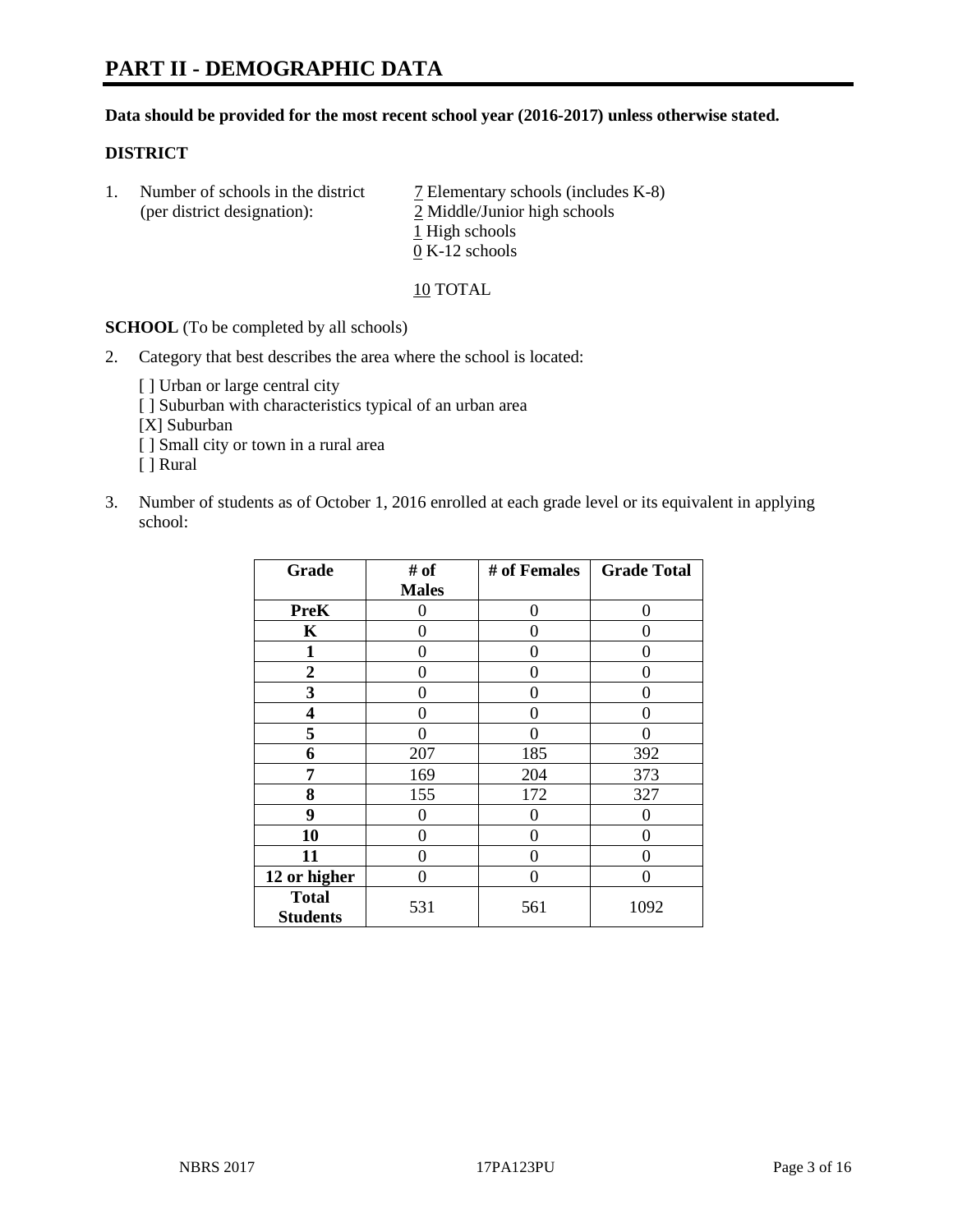the school: 16 % Asian

4. Racial/ethnic composition of  $1\%$  American Indian or Alaska Native 2 % Black or African American 5 % Hispanic or Latino 0 % Native Hawaiian or Other Pacific Islander 72 % White 4 % Two or more races **100 % Total**

(Only these seven standard categories should be used to report the racial/ethnic composition of your school. The Final Guidance on Maintaining, Collecting, and Reporting Racial and Ethnic Data to the U.S. Department of Education published in the October 19, 2007 *Federal Register* provides definitions for each of the seven categories.)

5. Student turnover, or mobility rate, during the 2015 – 2016 school year: 4%

This rate should be calculated using the grid below. The answer to (6) is the mobility rate.

| <b>Steps For Determining Mobility Rate</b>         | Answer |
|----------------------------------------------------|--------|
| (1) Number of students who transferred to          |        |
| the school after October 1, 2015 until the         | 29     |
| end of the 2015-2016 school year                   |        |
| (2) Number of students who transferred             |        |
| <i>from</i> the school after October 1, 2015 until | 16     |
| the end of the 2015-2016 school year               |        |
| (3) Total of all transferred students [sum of      | 45     |
| rows $(1)$ and $(2)$ ]                             |        |
| (4) Total number of students in the school as      | 1027   |
| of October 1, 2015                                 |        |
| $(5)$ Total transferred students in row $(3)$      |        |
| divided by total students in row (4)               | 0.044  |
| $(6)$ Amount in row $(5)$ multiplied by 100        |        |

6. English Language Learners (ELL) in the school:  $1\%$ 

16 Total number ELL

Specify each non-English language represented in the school (separate languages by commas): Arabic, Burmese, German, Punjabi, Somali, Spanish, Telugu, Urdu, Vietnamese

| Students eligible for free/reduced-priced meals: | $16\%$ |
|--------------------------------------------------|--------|
| Total number students who qualify:               | 177    |
|                                                  |        |

8. Students receiving special education services:  $11\%$ 118 Total number of students served

Indicate below the number of students with disabilities according to conditions designated in the Individuals with Disabilities Education Act. Do not add additional conditions. It is possible that students may be classified in more than one condition.

| 20 Autism                             | 0 Orthopedic Impairment                 |
|---------------------------------------|-----------------------------------------|
| 0 Deafness                            | 27 Other Health Impaired                |
| 0 Deaf-Blindness                      | 50 Specific Learning Disability         |
| 7 Emotional Disturbance               | 4 Speech or Language Impairment         |
| 0 Hearing Impairment                  | 0 Traumatic Brain Injury                |
| 0 Mental Retardation                  | 1 Visual Impairment Including Blindness |
| $\underline{0}$ Multiple Disabilities | <b>0</b> Developmentally Delayed        |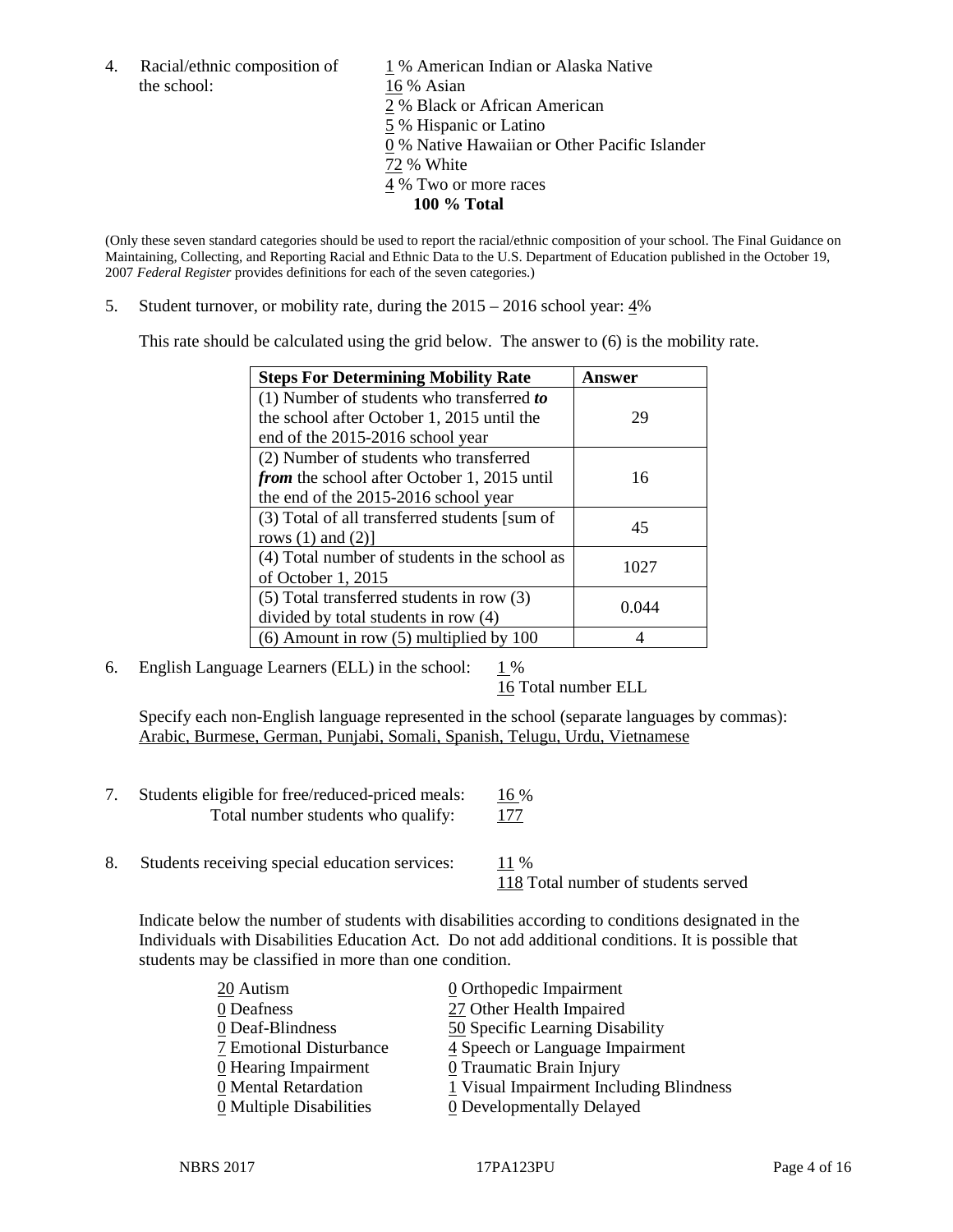- 9. Number of years the principal has been in her/his position at this school: 3
- 10. Use Full-Time Equivalents (FTEs), rounded to nearest whole numeral, to indicate the number of school staff in each of the categories below:

|                                        | <b>Number of Staff</b> |
|----------------------------------------|------------------------|
| Administrators                         |                        |
| Classroom teachers including those     |                        |
| teaching high school specialty         | 43                     |
| subjects                               |                        |
| Resource teachers/specialists/coaches  |                        |
| e.g., reading, math, science, special  | 23                     |
| education, enrichment, technology,     |                        |
| art, music, physical education, etc.   |                        |
| Paraprofessionals under the            |                        |
| supervision of a licensed professional | 17                     |
| supporting single, group, or classroom |                        |
| students.                              |                        |
| Student support personnel              |                        |
| e.g., guidance counselors, behavior    |                        |
| interventionists, mental/physical      |                        |
| health service providers,              | 6                      |
| psychologists, family engagement       |                        |
| liaisons, career/college attainment    |                        |
| coaches, etc.                          |                        |

- 11. Average student-classroom teacher ratio, that is, the number of students in the school divided by the FTE of classroom teachers, e.g.,  $22:1$  17:1
- 12. Show daily student attendance rates. Only high schools need to supply yearly graduation rates.

| <b>Required Information</b> | 2015-2016 | 2014-2015 | 2013-2014 | 2012-2013 |     |
|-----------------------------|-----------|-----------|-----------|-----------|-----|
| Daily student attendance    | ว7%       | 97%       | 96%       | 96%       | 97% |
| High school graduation rate | 0%        | 0%        | 0%        | 9%        | 0%  |

#### 13. **For high schools only, that is, schools ending in grade 12 or higher.**

Show percentages to indicate the post-secondary status of students who graduated in Spring 2016.

| <b>Post-Secondary Status</b>                  |    |
|-----------------------------------------------|----|
| Graduating class size                         |    |
| Enrolled in a 4-year college or university    | 0% |
| Enrolled in a community college               | 0% |
| Enrolled in career/technical training program | 0% |
| Found employment                              | 0% |
| Joined the military or other public service   | 0% |
| .)ther                                        |    |

14. Indicate whether your school has previously received a National Blue Ribbon Schools award. Yes No X

If yes, select the year in which your school received the award.

15. In a couple of sentences, provide the school's mission or vision statement.

We develop digital-age learning/thinking skills through a rigorous, relevant, and comprehensive curriculum, while preparing students to be innovative, productive citizens in an interconnected world.

16. **For public schools only**, if the school is a magnet, charter, or choice school, explain how students are chosen to attend.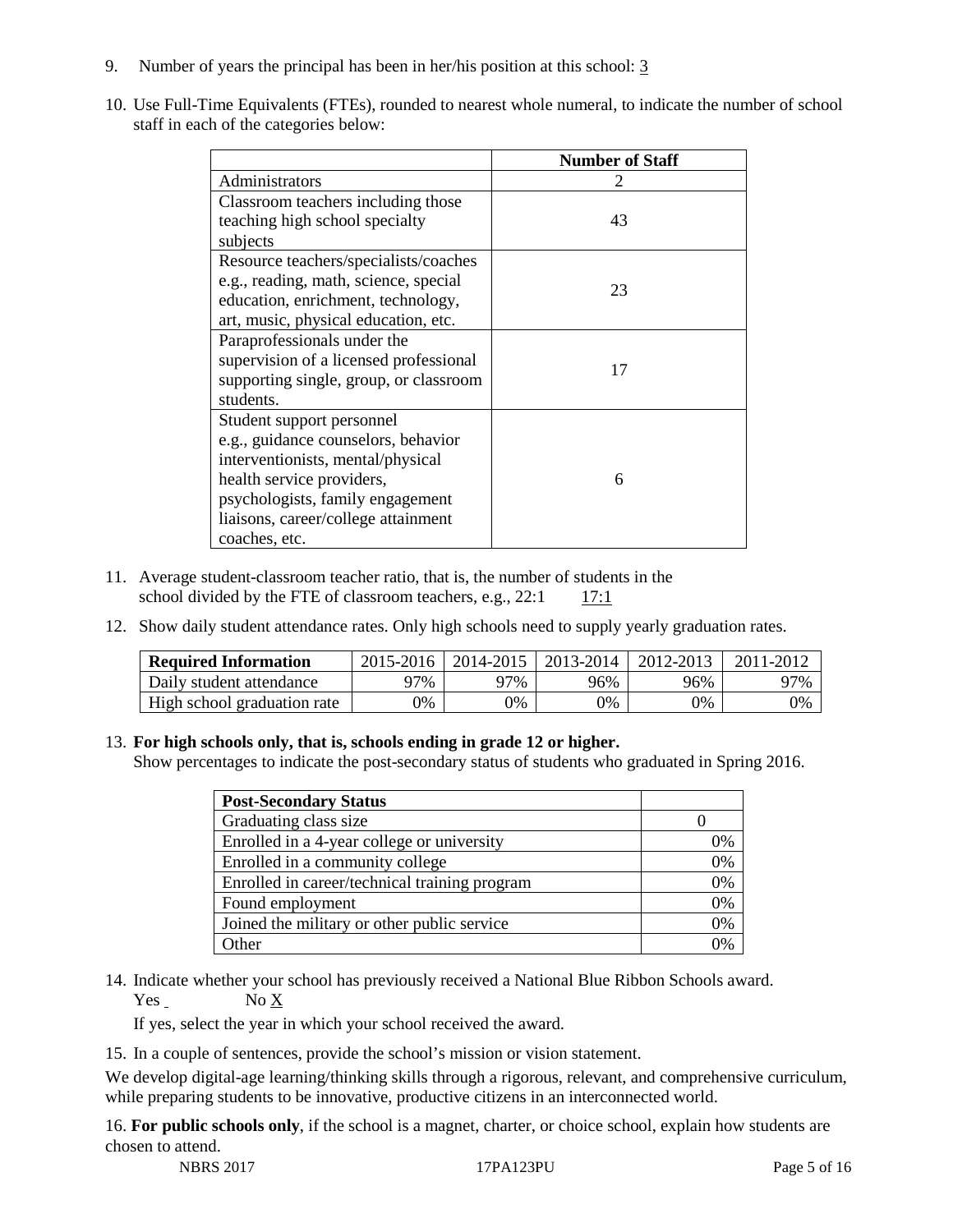# **PART III – SUMMARY**

Good Hope Middle School is one of two middle schools in the Cumberland Valley School District that serves a diverse population of 1100 Hampden Township students in grades 6, 7, and 8. Special programming is provided for students who receive services in learning support, emotional support, autistic support, ESL support, and gifted support. The demographics of our community have changed over recent years, resulting in greater cultural and socio-economic diversity.

The school embraces a team structure at each grade level, where staff members collaborate strategically within small groups to integrate activities and learning opportunities for students. Each team meets weekly to review data and discuss student performance and interventions, led by the team leader. The daily schedule includes eight 43-minute class periods, and a 32-minute lunch period. Each student takes core programming math, science, ELA, social studies, and reading. Beginning in 7th grade, approximately 33% of the students begin a Level 1 world language (Spanish, French, or German) in place of a reading class. By 8th grade, approximately 75% of the students take a world language in place of reading. Acceleration courses offered for high school credit include: Algebra I, Geometry, Algebra II, level I and II languages (Spanish, French, and German). Enrichment programming is available for ELA and Social Studies.

In addition to the core subjects, all students take a period of Cultural Arts every day for all three years. All 6th graders take a half-marking period of art, computers, family and consumer sciences, French, German, music, Spanish, and technology education. All 7th graders take a half-marking period of art, computers, family and consumer sciences, health, music, library research, tech ed: manufacturing and production, and tech ed: engineering and design. 8th graders take a marking period of Latin and health and elect three other intensive 9-week courses from the options above. All students take physical education classes every other day for all three years.

Opposite this, students have a period of SOAR (Support of Additional Resources) – a targeted intervention period where students receive additional support or enrichment from their team teachers. This period also allows the special education and gifted case managers to work closely with their students to monitor progress. The school has a strong School-Wide Positive Behavior Support structure, where students are active participants in building a community of respect and collaboration. Incentive programs, such as our Principal's 100 Club and Eagles of the Month, help to celebrate the great behaviors and accomplishments of our students. All students and staff members participate in a small-group monthly "classroom meeting", where engaging lessons and activities focus on themes including citizenship, community, respect, collaboration, teamwork, service, goal-setting, wellness, and other social/emotional needs. We currently have a focus group tasked to research and develop a new advisory program to implement next year, to further enhance our current program and focus on developing strong relationship and connections between and among students and adults.

Students are active members of our school community. A student-run TV news program begins each day. Students participate in a variety of clubs and extra-curricular opportunities, including athletics, fall play, spring musical, student council, yearbook, service club, Science Olympiad, math counts, computer club, etc. The community support is noteworthy. We have a very active PTO, which meets monthly to plan a variety of supports for students and staff members.

Good Hope Middle School was built in 1966 and has undergone several renovation and expansion projects to accommodate increased enrollment over the decades. We are currently at over 100% capacity, with a surge of enrollment in the elementary levels. The district is currently involved in a \$50 million project to build a new middle school campus, designed to accommodate 1400 students. The anticipated opening of the new school (Mountain View Middle School) is January of 2019.

Good Hope has a long and proud tradition of excellence, from academics to athletics to art and music. The school has earned the Governor's Award for Excellence in Academics, among a host of other local and state accolades. We have three large gold keys in our lobby, signifying the three keys to success: Be Kind, Do Your Best, and Respect Yourself and Others. The school embraces traditions that promote our key values of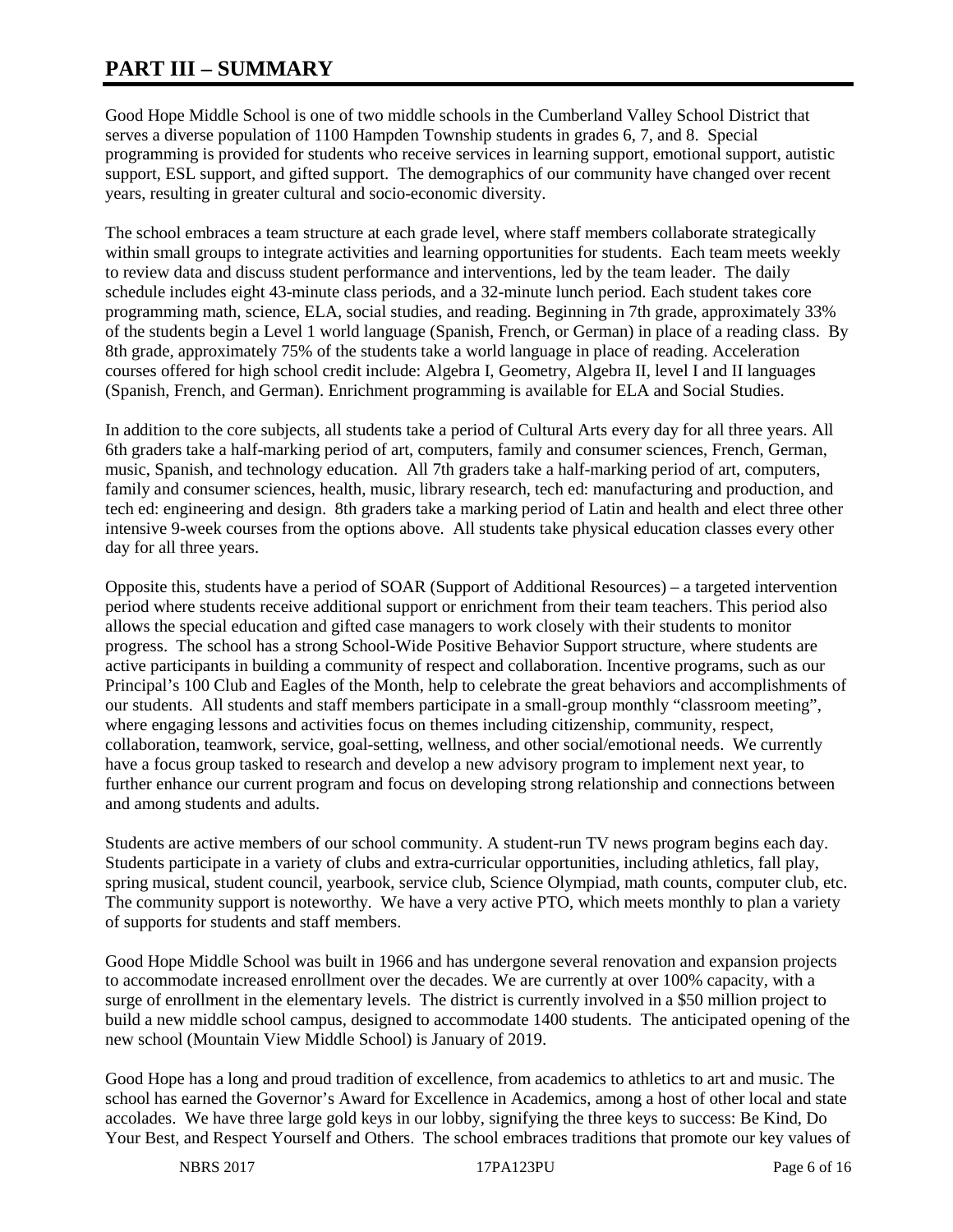service, collaboration, problem-solving, creativity, and community. We host an annual New Student Orientation for our incoming 6th graders and new students, led by faculty and 8th grade student council leaders. School kicks off with a "Celebrate Reading" day in September, promoting a love for literature and recognizing all the students who participated in the summer reading program. Each fall, a team of students and staff members participate in a local Wheelchair Basketball Game to raise disability awareness. Before Thanksgiving, our Student Council organizes a massive food drive to benefit families in our local community. Homerooms compete against one another and the overall school spirit of giving is infectious. Holiday spirit is demonstrated annually with our door decorating contest, just before winter break. Each January, our staff participates in the Special Olympics Polar Plunge, where we have been awarded the "Rockin' Schoolhouse" award for the most money raised 10 years in a row. Winter also brings intensive participation in various student competitions, including Scripps Spelling Bee, National Geographic Bee, Science Fair, National History Day, Scholastic Arts and Writing contests, Math Counts, and Science Olympiad events. Spring brings a variety of fun team events, including "Mineral Idol," "History Oscars," and "Weather Balloon launch." The spring musical is always a hit, involving more than 100 students on and off stage. Eight grade students participate in the annual "Adventure Challenge" during the final days of school – a competition through a variety of events that require teamwork, problem-solving, and patience. 8th graders also enjoy the popular "8th Grade Graduation Dance" in May, as they prepare to transition to the high school.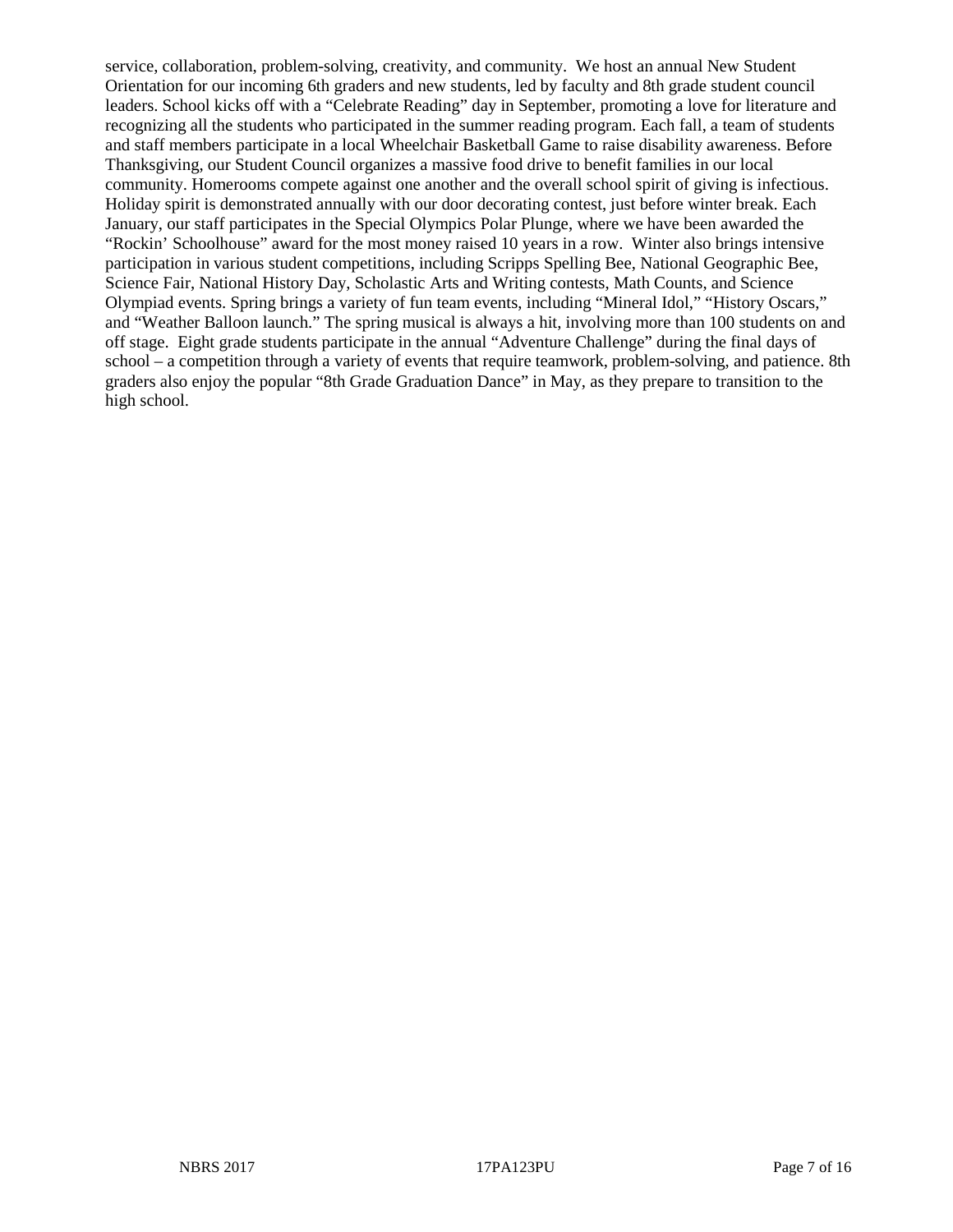# **1. Core Curriculum:**

# Language Arts

In addition to meeting the requirements of the Pennsylvania Core Standards for Language Arts and Reading, and Cumberland Valley's planned curriculum, students will experience analytical classroom discussions, based on fiction and non-fiction texts. These foster higher levels of critical thinking, thus allowing students to practice effective habits of communication and discussion. Students participate in independent and collaborative groups. Language Arts also promotes the development of a robust writing style, one that pushes advanced learners to take intellectual and compositional risks while writing in multiple genres in preparation for future college and technical writing. Students will have many opportunities to use materials, resources, and technologies that motivate and inspire lifelong learning and reading in a 21st century context.

# Reading

Offered Reading classes include Reading Strategies and Academic Literature. Reading Strategies is designed to accelerate the rate of growth in reading, fluency, and comprehension for students who demonstrate a need to achieve higher levels of performance in meeting the Pennsylvania Core Standards. Academic Literacy provides supplemental literacy support, such as text features, note taking, and foundations of research in order to benefit students with any core subject.

# **Mathematics**

The math curriculum includes 6th grade PA Core standards, 7th grade PA Core standards, 8th grade PA Core standards, as well as Algebra, Geometry, and Algebra II. Many students receive accelerated instruction with the ability to earn high school credit. Students are offered the opportunity to compete in the PAML and AMC 8 math competitions as well as Math Counts. This year's Math Counts team placed first in the Regional Competition and will be moving on to States. Teachers use many resources to instruct the students, ranging from the online textbook materials to Google classroom to teacher and student created materials. All of these opportunities create a culture of collaboration and intense problem-solving, which are the very skills required for college and career readiness.

#### Science

The Science Department implements a spiraled curriculum in which the key learnings in each of the four disciplines are addressed progressively over the course of three years. This format allows us to introduce engaging material to 6th graders and then expand both the depth and breadth of their understanding when developmentally appropriate. Students are provided frequent opportunities to work collaboratively on laboratory activities in which they apply new knowledge, and develop their ability to think and write scientifically. Additionally, students are supported by science teachers as they engage in extracurricular competitions such as Science Fair and Science Olympiad. During the next curriculum development cycle, the focus will be on using the Next Generation Science Standards to create an overlay for the development of scientific process skills, with a premium placed on addressing real-world problems. This approach is intended to build on our students' curiosity, and equip them with the tools necessary to advance into high school coursework.

# Social Studies/History/Civic Learning and Engagement

The Middle School Social Studies curriculum addresses the PA Standards in the areas of History, Geography, Economics and Civics and Government. In addition, the curriculum addresses the PA Core standards for Reading and Writing in History and Social Studies. Students take a Geography course in 6th grade, US History I in 7th grade and US History II in 8th grade. Essential to the study of these content areas is the incorporation of current events. Students in the Geography course will learn not only about the geography of the areas they are studying, but what is happening on those areas of the world. In the US History courses, students will look at events happening today and connect them to events in the past. To further enrich their study of past events students engage in the analysis of primary sources. Civic learning and engagement are addressed through all three courses, but most specifically in the 7th grade curriculum, where students explore the foundation and workings of American Government. Students in 7th and 8th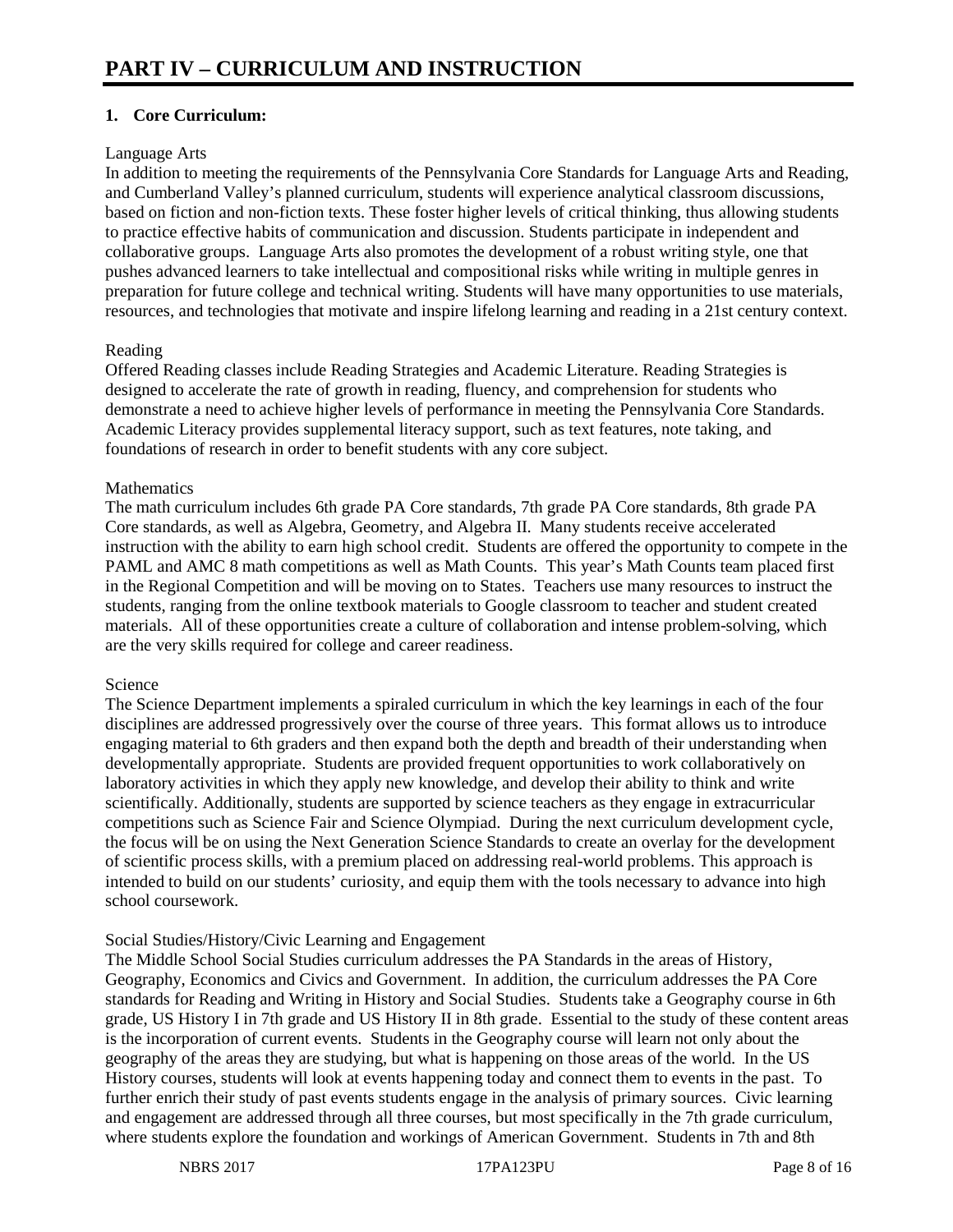grades are afforded the opportunity to complete National History Day projects. This experience allows them to build research and communication skills which will be used in college or their careers.

## College and Career Readiness

All students participate in a monthly class led by their school counselor, where skills and strategies are discussed in the areas of academic, emotional, career/college, and social readiness. Students are introduced to the online Naviance program in 6th grade, where they begin to explore college and career interests. In 7th grade, students complete several assessments in Naviance, helping them to match their learning styles, interests, and strengths with potential career opportunities. The entire 8th grade participates in a Career Day, where volunteers from the community talk with small groups of students who are interested in specific careers of their choice. Good Hope also partners with Junior Achievement to present the YES! program to all students in grades 6-8. This full-day event allows students to rotate through various interactive sessions on financial planning, career choices, goal-setting, decision-making, and other skills relative to college and career readiness. Embedded in our curriculum and instructional strategies in all core and elective classes are opportunities for students to develop global skills necessary for success in the digital age, including: developing proficiency with the tools of technology; building relationships with others to pose and solve problems collaboratively and cross-culturally; designing and sharing information for global communities to meet a variety of purposes; managing, analyzing, and synthesizing multiple streams of simultaneous information; creating, critiquing, analyzing, and evaluating multi-media texts; and attending to the ethical responsibilities required by these complex environments.

# **2. Other Curriculum Areas:**

#### Art:

In addition to meeting the Pennsylvania Arts and Humanities Standards, the middle school art curriculum has been rewritten to meet the newly released National Visual Arts Standards. Instructional goals are designed for students to learn to use a variety of artistic media, symbols and metaphors to independently create works of art that express and communicate their own ideas. In 6th grade students are provided an overview of artistic media and skills connecting them to artistic careers for 22 days. During 7th grade students are engaged in Problem Based Learning instruction focused on developing Studio Habits of Mind for 22 days. Students may elect to continue their art education in 8th grade, where they will investigate personal art making for 45 days. The following is a list of instructional goals taught throughout middle school art classes: 1. Generate and conceptualize artistic ideas and work, 2. Organize and develop artistic ideas and work, 3. Refine and complete artistic work, 4. Select, analyze and interpret artistic work for presentation, 5. Develop and refine artistic techniques and work for presentation, 6. Convey meaning through the presentation of artistic work, 7. Perceive and analyze artistic work, 8. Interpret intent and meaning in artistic work, 9. Apply criteria to evaluate artistic work, 10. Synthesize and relate knowledge and personal experiences to make art, 11. Relate artistic ideas and works with societal, cultural and historical context to deepen understanding.

#### Music:

All 6th and 7th grade students take music, where they acquire knowledge through the performance-based skills of piano and guitar, respectively. During the course of a 22-day rotation, students gain important pedagogical training which leads to student-created compositions and performance. 8th grade students embark on a marking-period long rotation with problem-based learning (PBL) projects that use skills from the 6th and 7th grade curriculum while expanding their musical knowledge. Students in all grades are makers of music and use these skills to create new, unique compositions both alone and in groups. Their work represents a musician's real-life application of skills.

# Physical Education/Health/Nutrition:

The Health & Physical Education program expands on students acquisition of skills needs to lead healthy active lifestyles by exploring the creation of student-centered activities around the five elements of healthrelated fitness. Fitness activities introduce both cognitive and psycho-motor concepts in cardiovascular endurance, muscular strength, muscular endurance, flexibility, and body composition. Students in grades 6-8 participate in health & physical education classes three times per six day cycle. Students complete assessments focused on the PA State Standards for Health, Safety, & Physical Education for health units: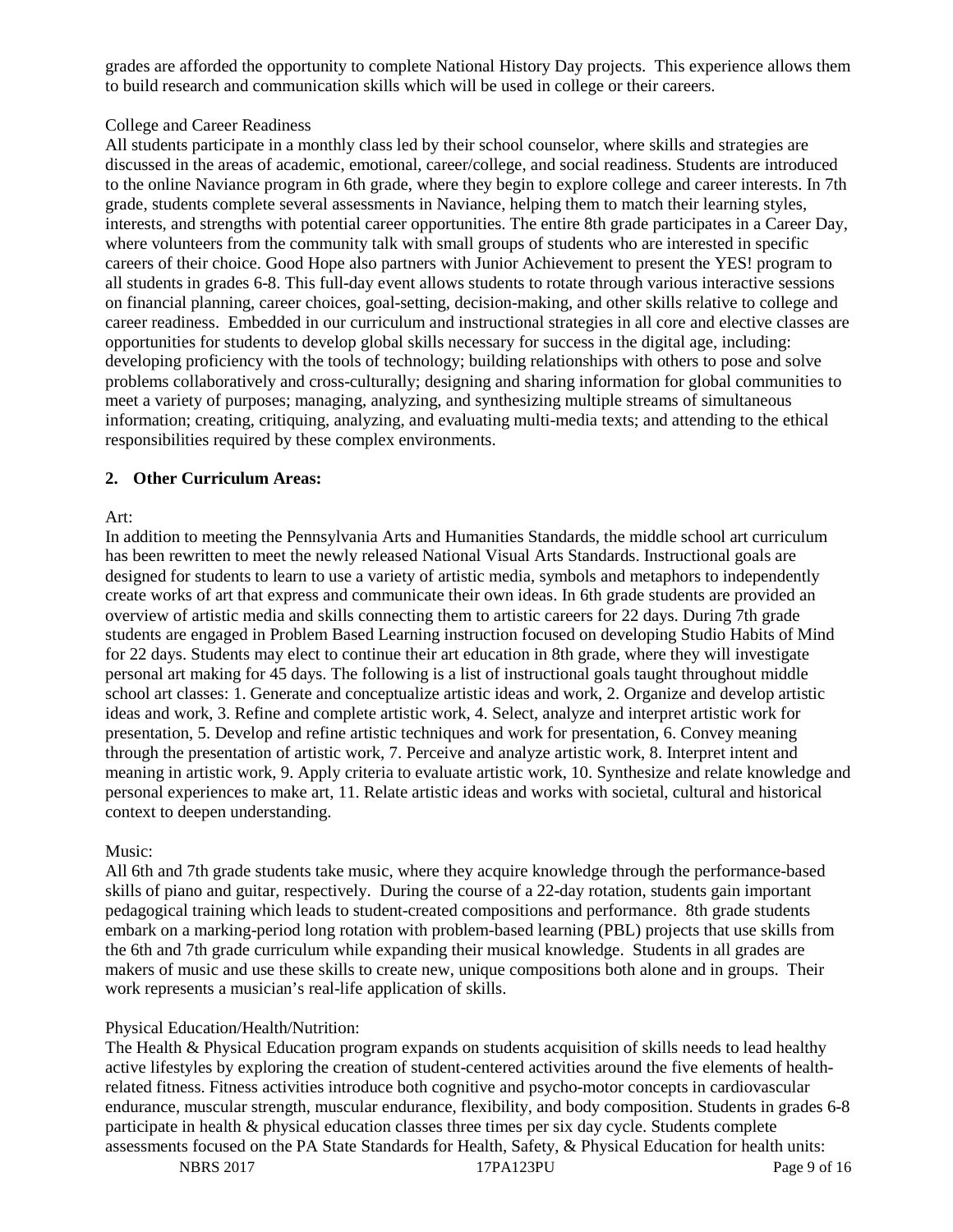Alcohol & Tobacco, Nutrition, First Aid & Safety, and human sexuality. Students explore physical activity through planned curriculum units: team sports, fitness, adventure activities, and net / racquet sports.

# World Languages:

In 6th grade, all students receive an introductory course in French, German, and Spanish. In 8th grade, all students receive an introductory course in Latin (additional full year instruction available at the high school level). These introductory courses last for half a marking period (22 days) and introduce students to basic language concepts and the culture associated with each language. In 8th grade, students can elect to study French, German, or Spanish for the full year, in place of a reading class. The curriculum of these courses matches the high school curriculum, and students are even able to earn high school credits for this coursework. Based on data, approximately 30% of the 7th grade students begin studying full year language as well, and are able to leave Good Hope for the high school with 2 credits of language study. All language courses focus on listening, reading, speaking and writing the language, with emphasis on performance-based assessments and cultural connections.

# Technology:

All 6th grade students take a 22-day exploratory course in technology education, spending half the time in the Materials and Production lab, and half the time in the Design and Engineering lab. In 7th grade, all students get a full 22-day rotation through both of these technology education labs. 8th graders can elect to take an entire marking period of either technology education course (or both), focusing on problem-based learning projects that apply skills from 6th and 7th grade. Courses in the Technology & Engineering reflect offerings at the High School program. The focus of these courses is to expose students to content that is related to Technology & Engineering related careers. These branches can be broken into three basic areas of Technology & Engineering: Information & Communications Systems; Materials & Construction Systems; and Energy, Power, & Transportation Systems. These courses give students a hands-on problem-solving experiences that foster a greater understanding of the world around them. Teachers are also trained in the National Pre-Engineering program Project Lead the Way (PLTW).

## Family and Consumer Sciences (FCS):

The Family and Consumer Sciences curriculum at the middle schools provides an "exploratory curriculum" and an excellent chance for students to explore interests and possible careers. Students gain experience in consumer skills, basic money management, child development, textile science, food safety, and nutrition. All 6th grade students design a product to meet a need using the STEM processes of designing, building, and using machines. All 7th grade students spend 22 days engaged in child development and nutrition curriculum. Students who elect to take the 8th grade experience spend an entire marking period (45 days) exploring problem-based learning opportunities through the content areas of food safety, nutrition, consumer skills, and money management. The middle school FCS classroom is equipped with kitchen facilities that are used to provide hands-on lab experiences for both 7th and 8th graders.

# Computers, Business, Research:

The Computer/Business curriculum at the middle school provides students with an introduction to computer applications and business concepts. 6th grade students spend 22 days learning how to use word processing, spreadsheets, and desktop publishing software while analyzing the proper use of digital technology. During the 22 day rotation in 7th grade, students further develop their skills in business computer applications while exploring the areas of college and careers, investing, and money management. All 7th graders also participate in a 22-day course in academic research and digital citizenship, taught by the librarian. In 8th grade, students to apply those skills to the principles of marketing by creating a marketing campaign for a product or service during the 45-day elective course.

#### **3. Instructional Methods, Interventions, and Assessments:**

Good Hope teachers employ a variety of instructional strategies and techniques in each lesson and unit to meet the needs of all learners. Staff members are trained to differentiate instructional and assessment activities to address the needs of all, rather than simply "teaching to the middle." Teachers embrace blended/hybrid learning into their lessons, where students have opportunities to work at their own pace, receiving extra support and remediation as needed, while also allowing enrichment opportunities to faster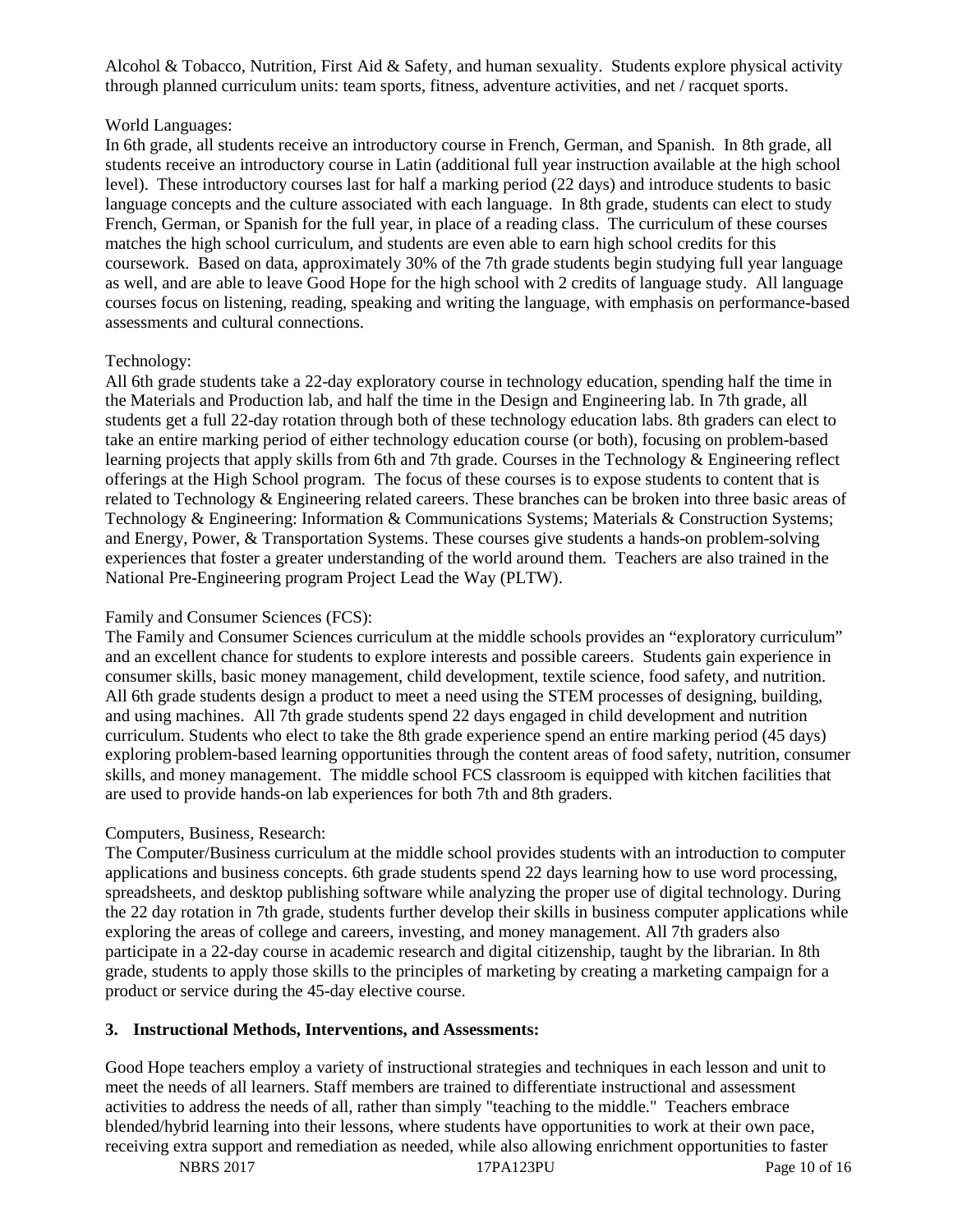learners. Teachers use strategic grouping models to meet student needs: sometimes groups are formed by ability, and sometimes groups are intentionally comprised of mixed abilities to allow for peer teaching and learning. Pretests are used to gauge prior learning and identify specific skills and concepts that do not require much explicit instruction. In some cases, students can test out of an entire unit and through compaction participate in an alternative enrichment unit to meet their gifted needs. Benchmark testing is used heavily to measure progress and re-evaluate instructional methods, pacing, and interventions. Good Hope uses an RTI model of tiered instruction, where layered supports are built in for students requiring additional interventions. These students and interventions are largely determined from analysis of data specifically achievement and growth. All teachers have been trained to use the Pennsylvania Value Added Assessment System (PVAAS), where specific students can be identified and grouped into those needing Tier II support, and those requiring more intensive Tier III interventions. All students receive curricular support through the assignment to one of several sections for Support of Additional Resources (SOAR). In these sessions, which meet every other day, students receive targeted intervention or enrichment from their team teachers in a small-group setting that averages a 12:1 student-to-teacher ratio. Teachers have moved away from "teaching the textbook" and instead only use a textbook as a resource. Teachers have increased opportunities for inquiry and problem-based learning, where students engage in a topic and work individually or collaboratively to discover meaning for themselves. We are moving towards more crosscurricular, integrated projects that allow students to make connections and apply learning and skills from one subject to another. As we prepare to move into a new facility with a large maker-space production commons, we are excited to revise our Cultural Arts curriculum to allow for more integrated projects. For example, students may be given the task of creating a new candy bar to market to the school. Students in FCS would develop a recipe to make the candy bar. Students in Tech Ed Design would create a mold using 3-D printer software. Students in graphic design would create a label, and students in marketing would determine the price and strategies to sell the product.

#### **Assessments**

Local assessments include traditional tests and quizzes, but also focus heavily on projects, performances, labs, essays, and other methods to apply learning and demonstrate proficiency. Homework is assigned as a support and extension of classroom learning, but does not factor heavily into overall marking period grades. Participation and classwork serve to enrich learning and yield higher performances on other summative assessments. Teachers use formative assessments techniques in every lesson, to gauge understanding of concepts and ensure that no one is being left behind. Intervention and supports are provided to students prior to the summative assessments. The district has articulated, standards-aligned curriculum maps for every course, and common assessments are used across all sections in both middle schools to ensure that all students are receiving the same level of instruction. Department Supervisors partner with Building Principals to routinely review performance data and identify concerns related to curriculum, instruction, and/or assessment. Standardized assessments such as the Diagnostic Reading Assessment (DRA) and Gates-MacGinitie are used as screeners for appropriate placement, as well as tools for progress-monitoring. Our students participate in the Pennsylvania System of School Assessment (PSSA) annually, and students enrolled in Algebra participate in the Keystone (state end-of-course) Assessments. A handful of our students participate individually in the PSAT, SAT, or ACT exams.

Students in the Cultural Arts electives are evaluated using instructor-designed rubrics, which assess the process of learning - specifically the students' ability to plan, problem solve, and reflect on their learning. In FCS, struggling students are supported by technology enhanced instruction in the form of videos designed by the instructor. Students can access video to re-teach themselves skills. Students are encouraged to make a school-to-home connection with a cooking-at-home challenge. For this challenge, students design a healthy meal for their family, document that process with pictures, and reflect on the experience. Music assessment is primarily performance based using a rubric and recording technology. Students regularly collaborate on PBL projects where they use prior knowledge to create a final product that incorporates the use of technology and a variety of skills. For example, 8th grade students work together to create a film score where they create storyboards, write scripts, act, record the movie, compose original music based on the action/tone, and edit both the music and the movies to create a produced project that are peer-assessed as well as teacher-assessed. Students are engaged in experiencing a variety of different roles a musician can have in the music business. World language courses include performance-based assessments to support the application of language skills and language proficiency growth. All students in full-year language courses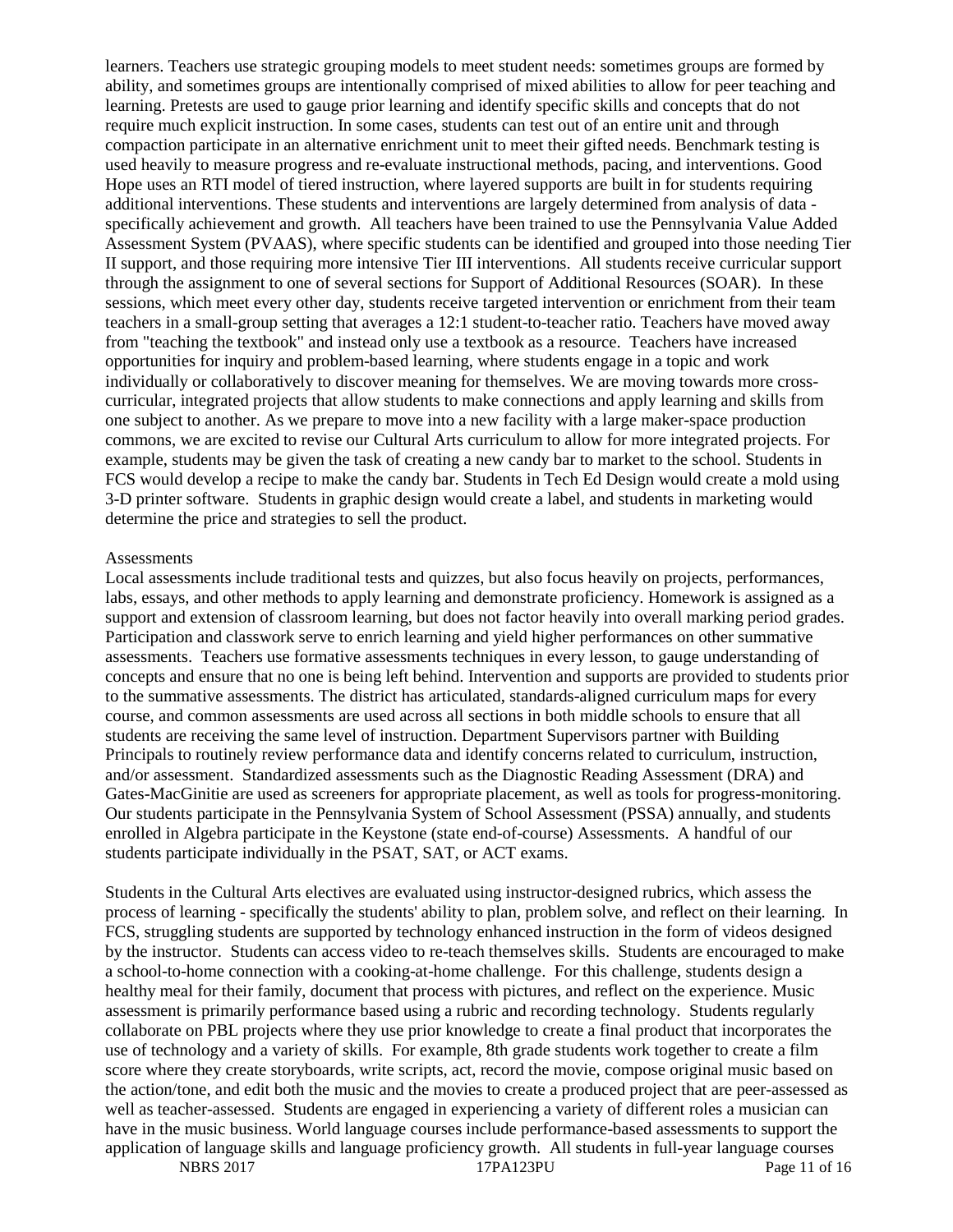take benchmark assessments to monitor language growth. Students in Computer/Business are evaluated using performance-based, instructor-designed rubrics that assess the student's ability to plan, create, modify and reflect upon various real world based projects using business computer application. Through collaboration, students work to solve issues relating to digital citizenship, college and careers, and marketing topics. Students examine the proper use of digital technology and how digital technology affects their daily lives. Students research a career of interest and make various career and budgeting decisions related to that career. Students explore the principles of marketing and collaborate to market a product or event using business computer applications. In all Cultural Arts classes, students receive instruction that builds on previous knowledge and skills. Expectations and outcomes are clearly identified, and students are provided with performance-based rubric assessments for each unit. Throughout instruction the teachers check for understanding and provide students individual feedback through student/teacher conferences.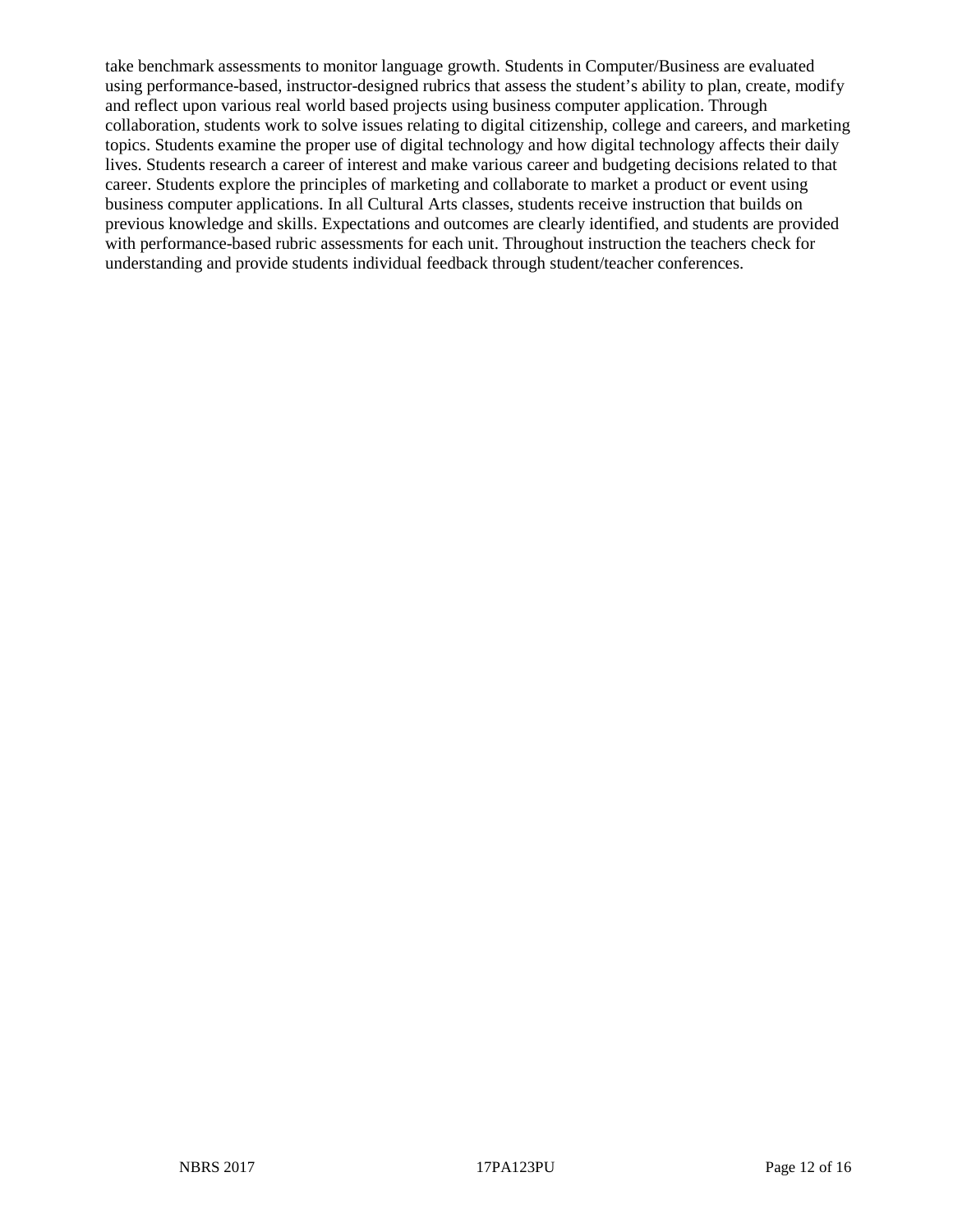# **1. School Climate/Culture:**

As a generalization, we are fortunate to have a population of students who come to school excited and eager to learn. The most important factor in student engagement and motivation is a relevant curriculum, taught by passionate teachers who employ a variety of instructional and assessment strategies to help all students find success and have fun in the classroom. It takes a special teacher to work with young adolescents, and staff members are expected to constantly make connections with kids to build relationships. Lessons are expected to include strategies for student-centered learning, collaborative problem-solving, student-led discussions, effective questioning techniques, and overall opportunities for students to discover meaning and make cross-curricular and real-life connections for themselves. In doing so, students find value in the coursework and are engaged in the learning. Outside of the classroom, Good Hope has a strong extra-curricular clubs program, which create additional opportunities for students to take on leadership roles and make connections to school. Student accomplishments are featured on the studentled TV news program each morning. Our School Wide Positive Behavior Support (SWPBS) program includes values and expectations that students have learned through elementary school, including being Respectful, Responsible, Ready, and Safe. Our Principal's 100 Club allows teachers and staff members to immediately recognize students for demonstrating exemplary behaviors to build a stronger school community. Students receive a ticket and report to the office to sign the Principal's 100 Book. They choose a plastic egg from the Eagle's Nest, which contains a key that might open a treasure chest. The egg also has a number inside, which corresponds to a large 100-square Bingo board displayed in the office windows. The student's name is added to the square, and once a row of ten is completed, all students are called down to receive another prize. Each team selects a male and female "Eagle of the Month," which is an award based on qualities of citizenship, honest, attitude, improvement, respect, service, etc. These students receive a certificate and gold eagle pin, and have their picture featured in the lobby and in the monthly newsletter. All winners of the Eagle of the Month award (144 each year) enjoy a celebratory breakfast with staff at the end of the year. Our monthly Classroom Meetings focus on topics including respect, diversity awareness, wellness, gratitude, service, goal-setting, and citizenship; which tie into monthly school themes that establish a school-wide positive environment. Students participate monthly in an ACES (Academic, Career/College, Emotional, Social) lesson led by their school counselor, which help to provide supports for student growth in these areas. We are currently exploring an Advisory Program for next school year, which will provide additional opportunities to address students' academic, social, and emotional growth.

Good Hope teachers feel valued and supported. In fact, staff will constantly comment about "The Good Hope Family" and how good they have it. Morale is very high, despite constant increasing demands from local and state agencies, changing demographics, increased enrollment, and annual budget concerns. Staff members support one another, both professionally and personally. There are monthly themed staff luncheons and charity dress-down days, organized by the staff. As the school leader, Administration makes it a priority to maintain staff morale and relationships. Happy teachers result in better teaching, which ultimately help student advocacy and achievement. When possible, the principal includes staff input before making decisions, and constantly strives to provide open communication and opportunities for collaboration with stakeholders, rather than simply issuing directives. Servant leadership is a predominant style from administration, and both the principal and the assistant principal always make time to meet and problem-solve with any staff member, if needed. Teachers and support staff feel comfortable talking with administration, including voicing concerns, without fear of retribution or dismissal. This overall interconnected relationship between administration, teachers, and support staff help to strengthen the "Good Hope Family" and maintain an environment where people feel valued, respected, and supported.

#### **2. Engaging Families and Community:**

We are fortunate to have an extremely supportive community where families value the importance of education and provide the necessary at-home supports and partnerships with schools to ensure student success. Teachers are in constant communication with parents regarding student performance in the classroom. Through our online gradebook program, students and parents have immediate at-home access to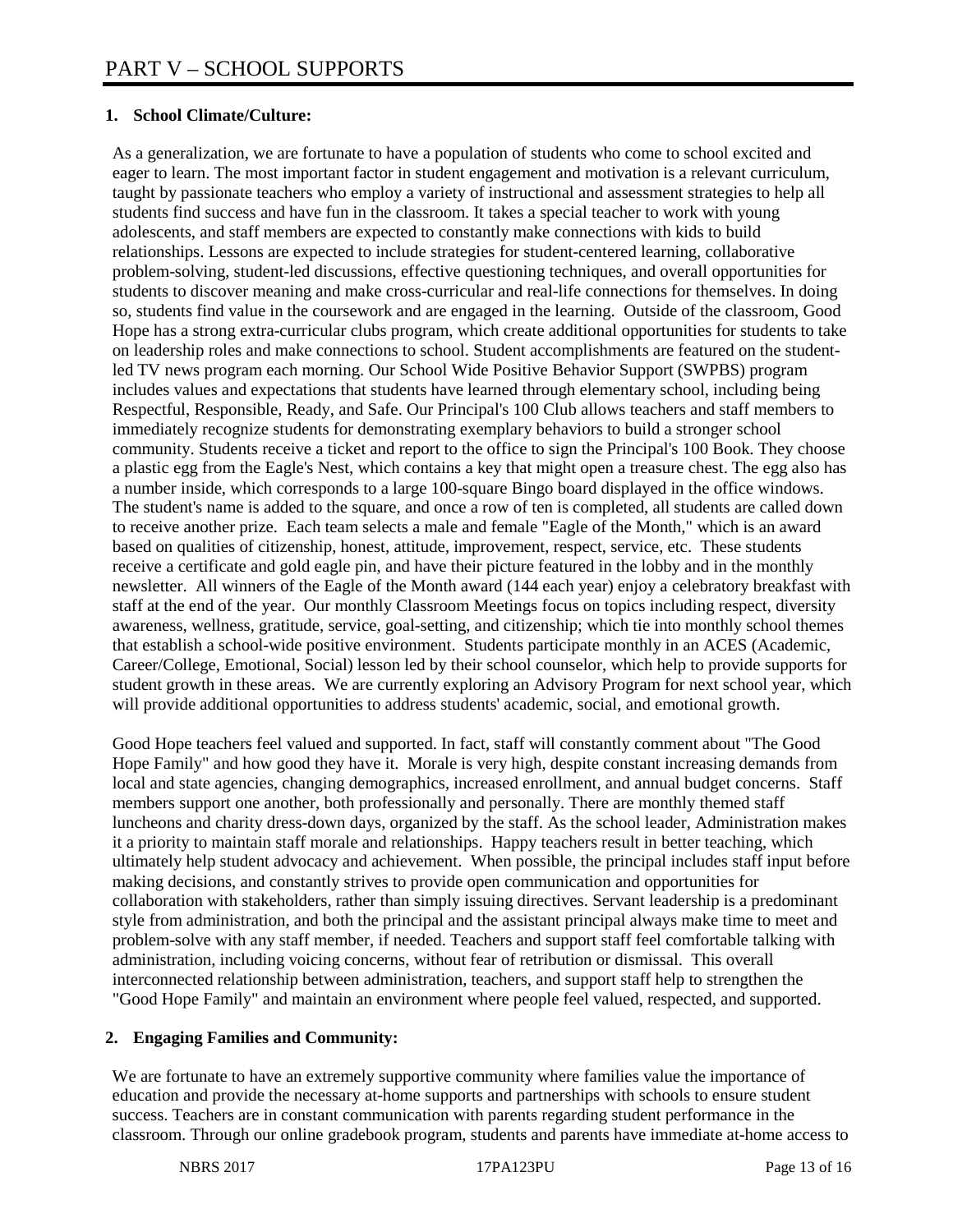view student grades and teacher comments, helping to identify any areas of concern. Teachers issue progress reports to parents halfway through each marking period, and tangible report cards are issued at the end of each marking period. Teachers regularly schedule conferences with parents as needed. A monthly newsletter featuring important school news, student achievements, upcoming events, and program/policy information is send home electronically each month. Our website is constantly updated to keep parents informed, and e-news messages/announcements are routinely sent electronically. The school and district value parent/community partnerships, and include parents and members of the community on committees when possible. Our Parent Teacher Organization (PTO) is very active, and serves as a direct link between home and school. The committee meets monthly to discuss opportunities to support the school, as well as any concerns or questions that need to be addressed. The PTO provides scholarships, teacher allocations, field trips, student assemblies, recognition programs, and other ways to support students and teachers. Parents are routinely involved in volunteering for school events, such as field trips, dances, fundraisers, and assembly/guest-speaker events. We have recently started a mentoring program, where members from the community volunteer to work individually with at-risk students to build relationships and provide additional needed supports. Parents and community volunteers play an important role in some of our big events during the school year, including Career Day and the Junior Achievement YES program. Parent feedback surveys are sent out by administration each year as a way to collect input on school strengths and areas of potential growth.

#### **3. Professional Development:**

Our professional development program has developed significantly over the last few years, under the direction of one of our district Assistant Superintendents. While there are still a few traditional Act 80 inservice days (days when students are home but staff members report for training), the majority of our professional development now occurs outside of the normal contracted school day. Teachers participate in a required number of PD hours annually, broken into specific categories, but the structure allows professionals to customize their training to meet their specific needs. There is a catalog of after school, evening, or weekend workshops and PD sessions that are available throughout the year from which teachers can elect. Some of these trainings may be very specific to a level, department, or curricular initiative, while others could apply to any teacher K-12. Workshops are offered in a variety of areas including instruction, assessment, classroom environment, educational technology, planning/preparation, safety/security, student supports, and professional responsibilities. Some workshops are face-to-face sessions, while others are online learning paths which can be completed from a teacher's home. In all cases, a feedback form is submitted by each attendee, helping to gauge the effectiveness of the training and level of increased learning. This model allows for teachers to showcase specific talents, interests, or personal strengths of theirs; and teachers learning from their peers often makes for more productive professional development. For example, one of our Good Hope history teachers led a popular session related to assessment strategies, zeros, and retakes. Another teacher led several sessions on Google Classroom and various features of Google Apps for Education. The principal led a popular session of various strategies to incorporate movement into the classroom, to keep kids engaged. This model for customized PD allows the necessary differentiation needed to address a variety of needs, just as teachers differentiate in their classrooms. Some teachers may need help with basic classroom management strategies, while others would benefit from a session on improving high-level questioning and discussion techniques. Our model allows for this, and has received positive feedback from teachers. It also provides incentives for teachers who volunteer time after hours to support students, either in the capacity of an unpaid club advisor, or providing after-hours homework help and unpaid tutoring. Teachers are able to accrue a certain number of PD hours through this capacity. The Professional Education Committee (PEC), made up of teachers from all levels and school and district administrators, meets monthly to discuss and evaluate current practices, including Professional Development. From these conversations, necessary changes are made. Empowering the stakeholders in the process has made our Professional Development more meaningful for all.

# **4. School Leadership:**

Structurally, Good Hope Middle School has one principal and one assistant principal. Many of the duties and responsibilities are collaboratively shared between the two positions, including staff supervision and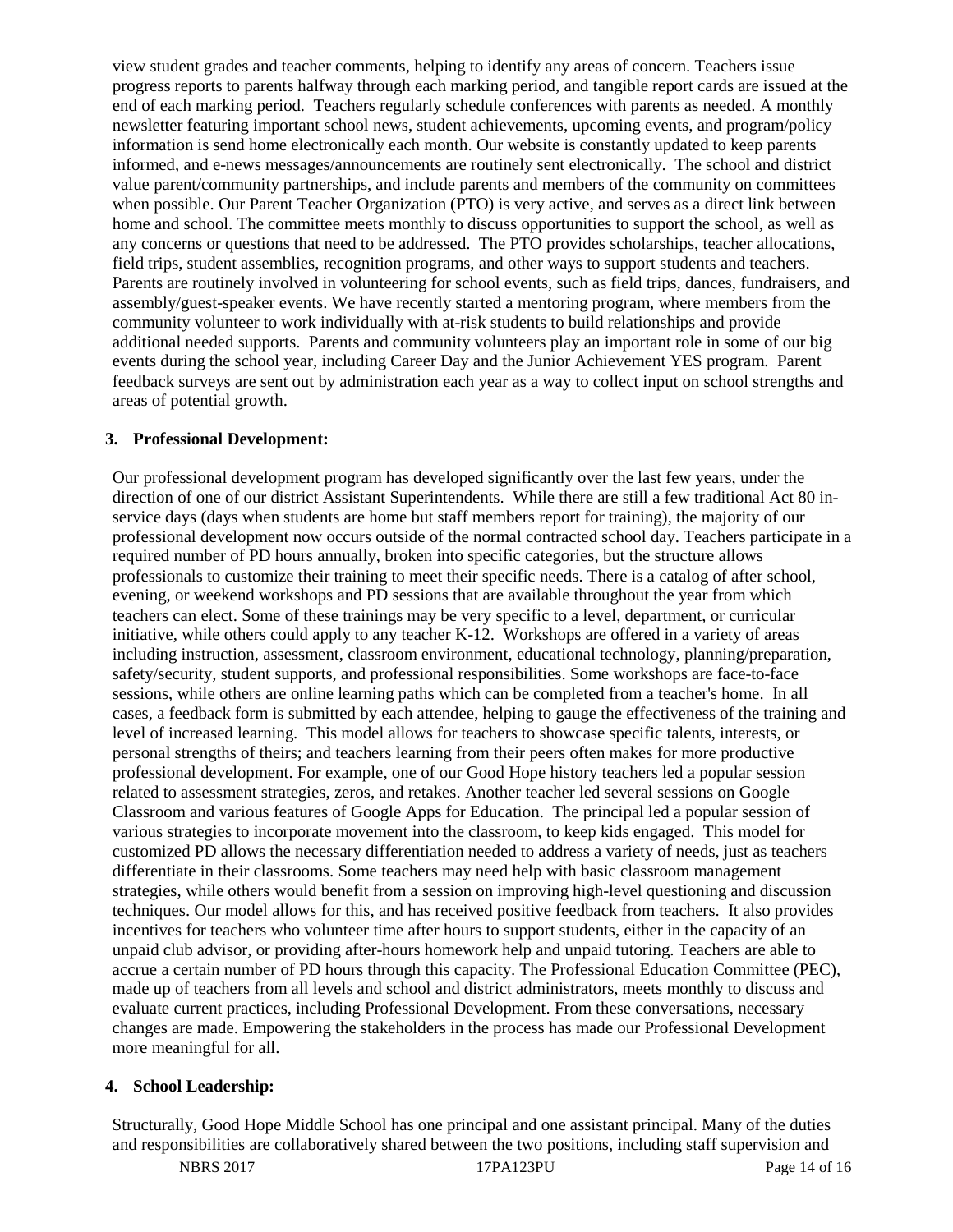evaluation. The assistant principal tends to work more directly with students and parents on attendance and discipline issues, as well as student recognition. The principal tends to spearhead school-wide initiative programs, manage budget planning and spending, and address staff personnel issues and hiring. Both administrators partner to create the annual schedule, among a host of other tasks needed to run a school. Beyond the school, our district employs 12-month Act 93 Administrative Supervisors (6-12) in the areas of English/Reading, Social Studies, Science, Math, World Language/ESL, and Special Education. Supervision and evaluation of staff is shared between the Supervisors and building Principals, but the Supervisors oversee the majority of curriculum, instruction, and assessment decisions. The building administrators work collaboratively with the Cultural Arts department chairs (teachers) in the areas of curriculum, instruction, and assessment, but the supervision and evaluation is completed solely by the principals. At the district office level, the school district is led by a Superintendent of Schools, supported by a cabinet of administrators including: an Assistant Superintendent for Secondary Education; an Asst. Superintendent for Elementary Education; an Asst. Superintendent for Curriculum, Assessment, and PD; a Director of Technology; a Director of Human Resources; a Director of Student Services; a Director of Special Education; and a Business Manager. The Principal of Good Hope reports to the Asst. Superintendent of Secondary Education, and the Assistant Principal reports to the Principal.

The leadership philosophy of the school empowers teachers to take risks and try new methods of student engagement and assessment. Through annual Individual Action Plans (IAPs), teachers develop goals and meet individually with their supervisor throughout the year to measure progress towards the goal. Similarly, principals establish annual goals with expected outcomes and anticipated impact on school climate and student achievement. The goals are discussed through meetings with the supervisor and are ultimately used as a component of the principal's annual evaluation. All decisions on school policies, programs, and resource allocation are centered on improving student achievement. Administrators conduct routine walk-throughs and informal observations of teachers throughout the entire year, in addition to formalized observations. There is constant professional reflection and dialogue between and among teachers and administrators, with a goal of maximizing student success - both inside and outside the classroom.